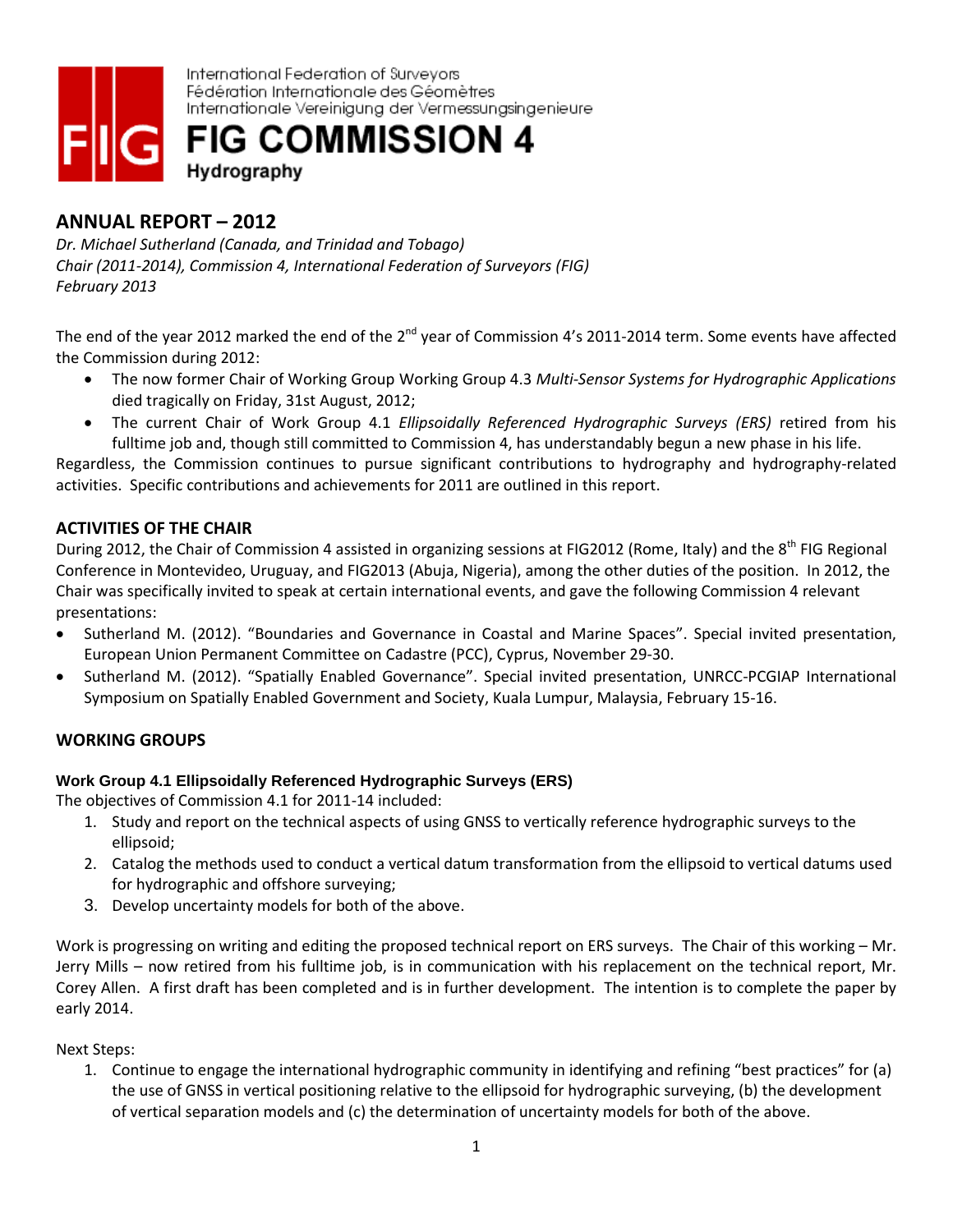2. Produce a publication on the above "best practices" and make a proposal to the International Hydrographic Organization (IHO) to include the information in this publication in the IHO Manual on Hydrography.

## **Work Group 4.2 Standards and Guidelines for Hydrography**

This working group's aim is to:

- Assist in the development and recognition of standards of competency;
- Assist in the development of technical standards and guidelines;
- Cooperation with sister organizations and other appropriate bodies.

The working group continues to seek to:

- Promote the use of standards and guidelines to the surveying community;
- Review Standards coming from ISO TC211 (and other reputable sources) for relevance to Hydrography;
- Assess the impact of international standards on current industry practice;
- Represent Commission 4 on the FIG Standards Network;
- Promote recognition of professional pathways;
- Review IHO and other Manuals of Hydrography in conjunction with WG 4.3.

WG activity in 2012 was still limited to tasks undertaken by the chair on a Canadian national level where priorities called for efforts related to Standards and Guidelines to be directed closer to home.

## **Working Group 4.3 Multi-Sensor Systems for Hydrographic Applications**

The stated foci of this working group are to:

- Assist in the development of technical guidelines for sensor integration (best practises);
- Cooperate with sister organizations and other appropriate bodies (e.g., IHO, IMO);
- Cooperate with other FIG Commissions.

Stated specific objectives are to:

- Liaise with working group 4.2 to upholding the standards of hydrography;
- Report on the development, possibilities and limitations of new technologies;
- Organize a Symposium with the working title "Integrating Sensors in Hydrography";
- Assist in the development of technical guidelines for sensor integration.

In 2011 it was reported by the now deceased Chair as follows:

*A questionnaire was distributed in summer 2010. The main goals were to contact with interested persons and establish an efficient working group. Responses to the questionnaire didn't meet expectations but the working group is active and is communicating via email and ftp. An ftp website for the distribution of information was announced to collect the description of problems, international, national and institutional standards and presentations/papers regarding the use of multi-sensor systems. New approaches shall be taken into account.* 

*A new German report was distributed which deals with uncertainties in Hydrography, implemented as part of a new quality management system of the German water- and shipping authorities. Presentations and papers can be expected in the near future. Several discussions clarified that one focus of the working group shall lie on the positioning, attitude determination and calibration of MBES and MLS onboard (patch test).* 

## *Next steps:*

- *The ftp site has to be filled up with information, published to interested user and later be switched to a website.*
- *The IHO Manual will be investigated regarding possible additions.*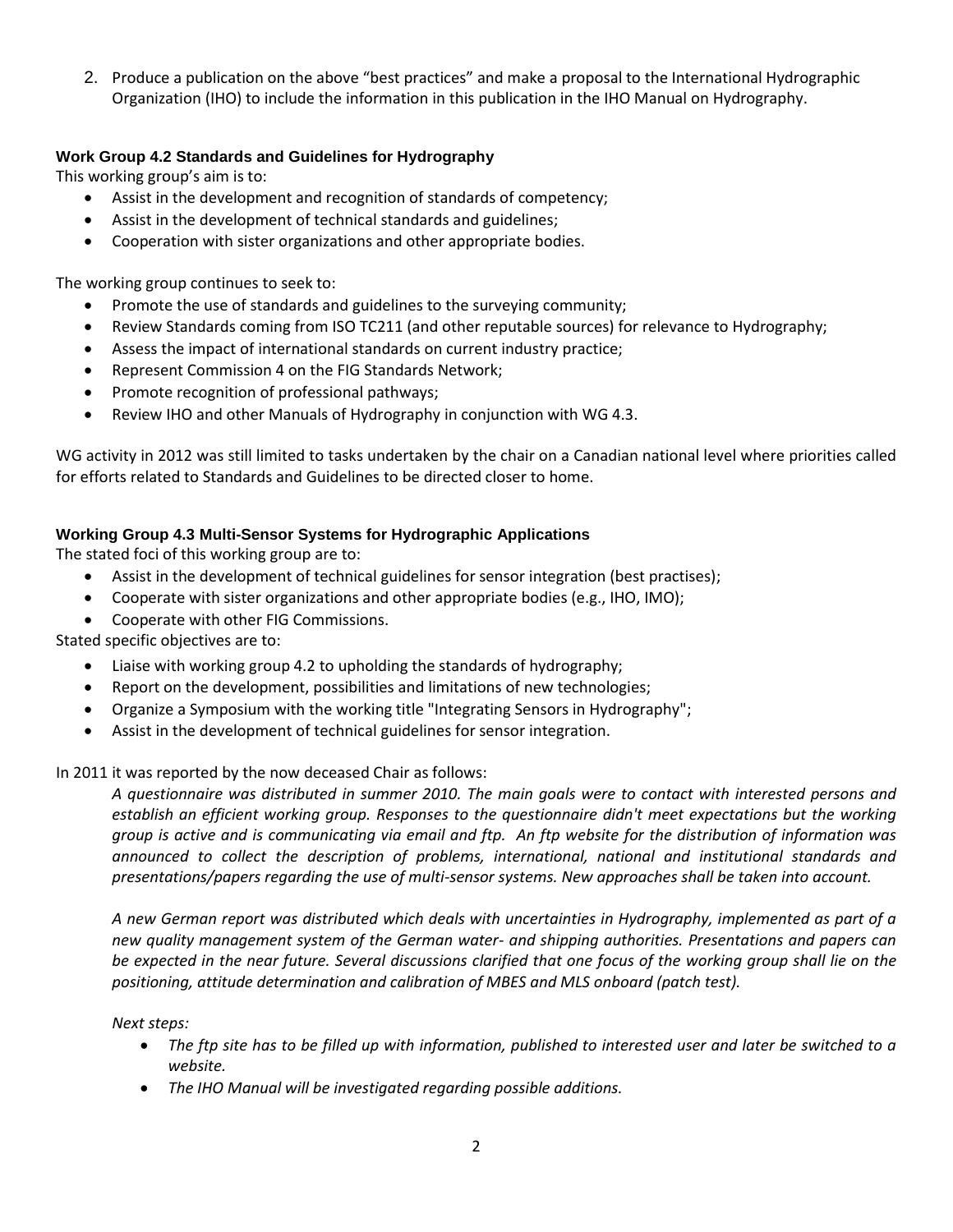*Beside the FIG Working Week in Rome some aspects of multi-sensor systems for hydrographic applications will probably be presented at the Hydro12 conference in Rotterdam (NL) in November 2012 (hydro12.com).*

The work was in continual development in 2012 but, sadly, Dr. Volker Böder died tragically on Friday, 31st August, 2012. The Passing of Professor Dr. Volker Böder was reported in *Hydro International* as follows:



*It is with great sadness that we recognise the passing on Friday, 31st August, 2012 of Professor Dr. Volker Böder of HafenCity University Hamburg (HCU), Germany and, until his passing, Vice-Chair of Commission 4, and Chair of Working Group 4.3 Multi-Sensor Systems for Hydrographic Applications. Ironically, Volker's demise was due to a shipping accident that occurred on the River Rhine close to Basel (on the German-Swiss border). Volker was a very active member of Commission 4 who was working on a publication related to the development of technical guidelines for sensor integration (best practises). Although he had a busy life outside of FIG and Commission 4, he was very supportive of the Commission's work and objectives. I found him always pleasant, soft spoken, respectful and dependable. He shall be very much missed as a colleague and friend.*

Commission 4 will meet in Abuja, Nigeria at FIG 2013 to discuss the future of this Working Group.

## **Work Group 4.4 Maritime and Marine Spatial Information Management**

This working group's aim is to participate in co-operation with United Nations agencies on topics that are related to commission expertise (e.g. marine cadastre, data framework for e-Navigation etc.) and on guidance by FIG Council. Specifically the working group aims to:

- Cooperate with, and represent the interests of FIG Commission 4 to, IMO in the development of an e-Navigation data framework (e.g., harmonization of data models among stakeholders).
- Cooperate with IHO on the continuing development and expansion of S-100 to support hydrographic- and hydrographic-related spatial information management.
- Cooperate with appropriate stakeholders (e.g., IHO-MSDIWG) on the development of concepts and principles that impact and are impacted upon by hydrography (e.g., MSDI, marine spatial planning and management, marine data models and applications, marine cadastre etc.).
- Present and promote the above concepts, principles and outcomes to the international surveying community.

This working group (specifically the Chair) has directly been involved in the following activities:

- Conference Chair, 5<sup>th</sup> International Conference on Geoinformation Technologies for Natural Disaster Management, Mississauga, Ontario, 9-11 October 2013.
- International Scientific Committee , 26th ICC 2013, 25-30 August 2013, Dresden, Germany
- Chair, Scientific Committee, 4th International Conference on Earth Observation of Global Change (EOGC2013), 5-7 June 2013, Toronto, Ontario, Canada
- Co-Chair, 8<sup>th</sup> International Symposium on Mobile Mapping Technology (MMT2013), Tainan, Taiwan, 1-3 May 2013.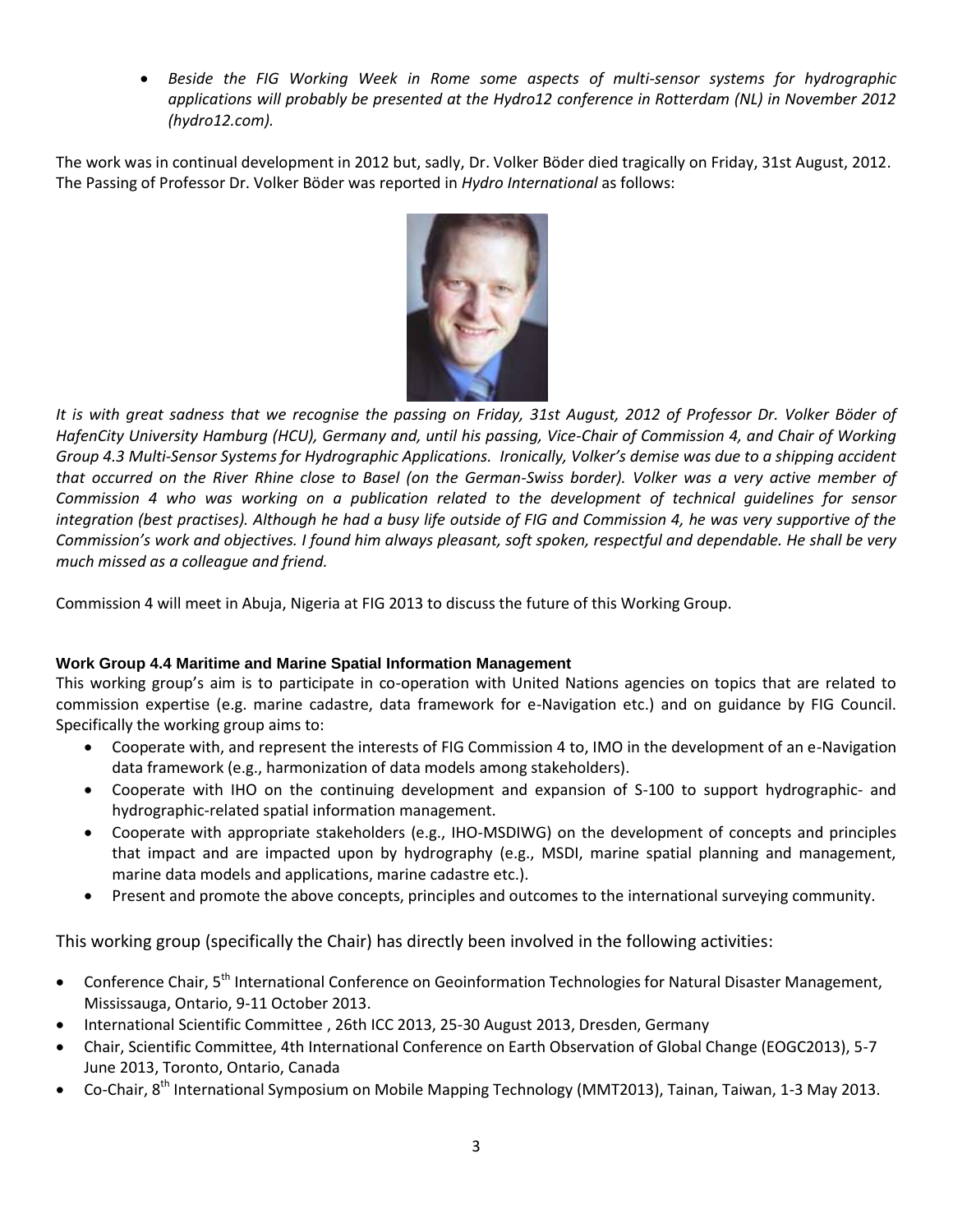- Scientific Committee, International Workshop on the Role of Geomatics in Hydrogeological Risk, 27-28 February 2013, Padua, Italy
- Conference Chair, International Conference on Computer Vision in Remote Sensing, 16-18 December 2012, Xiamen, China
- Scientific Committee, 8th International Conference on Geo-information for Disaster Management (Gi4DM 2012), 13- 14 December 2012, Enschede, The Netherlands
- Chair, Scientific Committee, International Symposium on Geomatics for Integrated Water Resources Management (GIWRM2012), 19-21 October 2012, Lanzhou. Gansu, China
- International Advisory Board, International Workshop on Laser Scanning Technologies and Applications (LSTA2012), 28 March 2012, Kuala Lumpur, Malaysia

# Related literature in 2012:

- [1] Kwon, T.-J., **Li, J.,** and Wong, A., 2013. ETVOS: an enhanced total variation optimization segmentation approach for SAR sea-ice image segmentation, *IEEE Transactions on Geoscience and Remote Sensing*, doi:10.1109/TGRS.2012.2205259 (IEEE SCI/EI).
- [2] Chen, J., Mao, Z., Philpot, B., **Li., J.**, and Pan, D., 2013. Detecting changes in high-resolution satellite coastal imagery using an image object detection approach, *International Journal of Remote Sensing*, 34(7): 2454-2469 (Taylor & Francis: SCI).
- [3] Sun, Z., Wang, C., Li, P., Wang, H., and **Li, J.**, 2012. Hyperspectral image classification with SVM-based domain adaption classifiers, *Proceedings of CVRS2012*, Xiamen, China,16-18 December, 4pp (IEEE: EI).
- [4] **Li, J.** and Kown, T.-J. 2012. Improved capability for marine oil spill detection using new generation of SAR imaging satellites*, ISPRS 2012 Congress*, Melbourne, Australia, 25 August- 1 September, Oral Presentation.
- [5] Chen, H.Y., Xu, S.Q., Sun, Q., Chen, L.Q. and **Li, J.**, 2012. Retrieval atmospheric W2 profile from underway data and AIRS in the southern ocean, *Journal of Remote Sensing*, in press.
- [6] Shu, Y., **Li, J.** and Xie, S., 2012. SAR image segmentation using a novel Markov random filed model with label cost prior, ASPRS Annual Conference, Sacramento, California, March 19-23.
- [7] Yang, X. and **Li, J.** (eds.), 2012. *Advances in Mapping from Remote Sensor Imagery: Techniques and Applications*, Taylor & Francis, CRC Press, ISBN 978-1-43-987458-5, 444pp.
- [8] Kwon, T.-J. and **Li, J.**, 2012. Mapping marine oil spills from space, In Yang, X. and Li, J. (eds.) Advances in Mapping from Remote Sensor Imagery: Techniques and Applications, Taylor & Francis.
- [9] Chen, J., **Li., J.**, Zhu, Q. and Mao, Z., 2012. Edge-guided multiscale segmentation of satellite multispectral imagery, *IEEE Transactions on Geoscience and Remote Sensing*, 50(11): 4513 - 4520 (IEEE: SCI/EI).

# **Work Group 4.5 Hydrography in Africa**

The stated foci of this working group are to:

- Raise the awareness of hydrography in all African countries.
- Make available its potentials to various countries (Africa).
- Enunciate its potentials as a vital component and catalyst to nation building.
- Promote free exchange of information among all those engaged in Hydrography.

Stated specific objectives are to:

- Organize seminars and workshops on the potentials of hydrography in several countries.
- Promote recognition of hydrography by organizing charity walks.
- Communicate the activities of Commission 4 and other FIG events to African member countries.
- Liaise with working group 4.2 to uphold the standards of hydrography.

In 2012 this working group continued engaging stakeholders with the aim of increasing recognition in Africa of the important contributions of hydrography to society's objectives, and to ensure that this discipline receives the public funding and support that it deserves.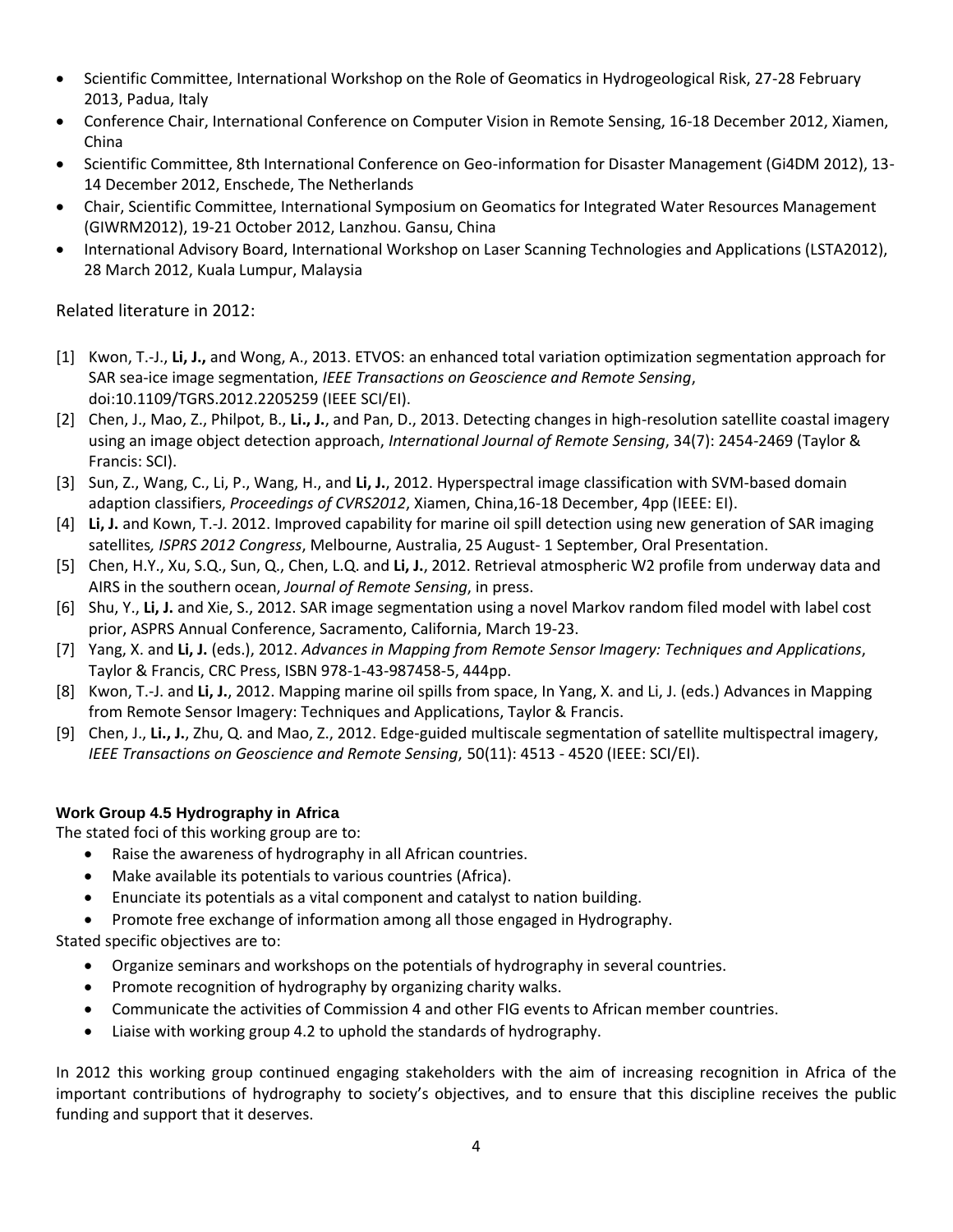In October 2012, the Chair of this working group – Commission Chair-Elect Mrs. Angela Etuonovbe – visited as an attendee at the FIG Africa Task Force meeting. After the workshop a visit was made to the Lands Ministry where meetings were held with the Director and other top government officials. At another meeting a presentation was made on the economic benefit of hydrography to a nation. This activity has stimulated interest among the government officials.

#### **Future Plans**

There are plans for further visits to Ghana, and for a visit to Kenya.

## **CONFERENCES, MEETINGS, WORKSHOPS AND SYMPOSIA**

#### **FIG Working Week 2012, Rome, Italy**

Commission 4 fully participated in the International Federation of Surveyor's Working Week 2012 held in Rome, Italy between May  $6<sup>th</sup>$  and  $11<sup>th</sup>$ . Commission 4 technical sessions included themes such as Hydrographic Surveying, Hydrographic Technologies, Hydrography Development and Vertical Reference Systems (held jointly with Commission 5). The sessions were well attended with some sessions full to capacity.



The Commission remains active by all accounts. The full report to the FIG 2012 General Assembly is to be found on the Commission's appropriate website. Discussions during a Commission meeting held at FIG 2012 focussed on a number of activities underway by working groups and members, including but not limited to:

- The use of GNSS to vertically reference hydrographic surveys to the ellipsoid;
- The development of multi-sensor systems for hydrographic applications;
- The development of awareness of the importance of hydrography, among key decision makers in Africa;
- Continued involvement in FIG Task Forces (related to Africa, and climate change);
- Continued development and strengthening of FIG/Commission 4 relationship with the IHO (attendance at meeting and conferences);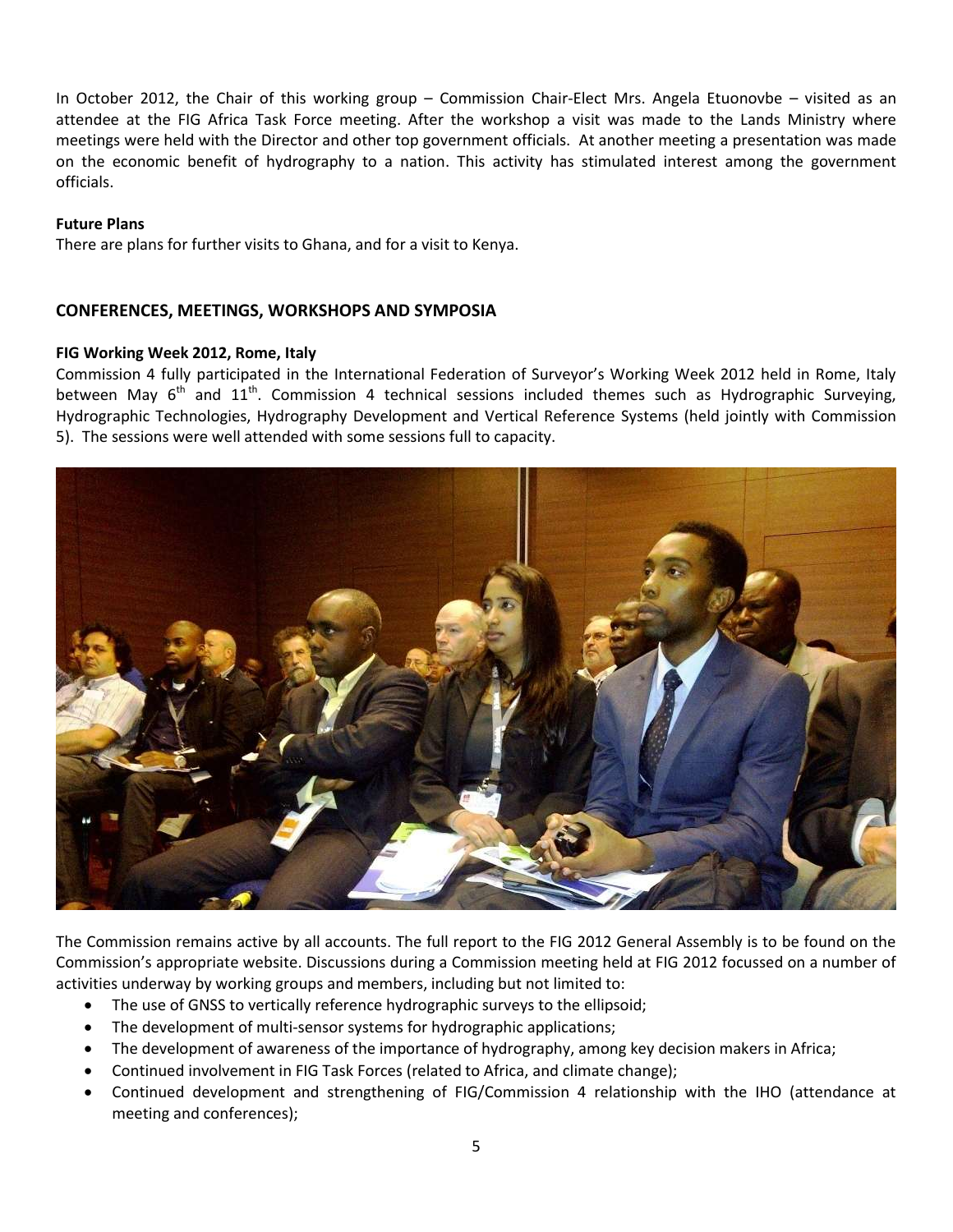Continued involvement in the joint FIG/IHO/ICA International Board for the Standards of Competence of Hydrographic Surveyors and Nautical Cartographers (IBSC).



It is expected that publications will eventually ensue from some of these activities. Ms. Angela Etuonovbe (Nigeria) was confirmed as Chair-Elect, Commission 4 for 2012-2014.



Mrs. Angela Etuonovbe (Nigeria) Chair-Elect, Commission 4

## **UNRCC – PCGIAP INTERNATIONAL SYMPOSIUM ON SPATIALLY ENABLED GOVERNMENT AND SOCIETY 14th - 16th February 2012, Kuala Lumpur, Malaysia**

The International Symposium on Spatially Enabled Government and Society, hosted by the Department of Survey and Mapping, Ministry of Natural Resources and Environment Malaysia was held at the Kuala Lumpur Convention Centre, Kuala Lumpur, Malaysia over the period February  $14 - 16$ , 2012. The Symposium was sponsored by the Permanent Committee on GIS Infrastructure for Asia and the Pacific (PCGIAP) with support from the International Federation of Surveyors (FIG), the Global Spatial Data Infrastructure Association (GSDI), The International Cartographic Association (ICA) and the International Society for Photogrammetry & Remote Sensing (ISPRS). The main symposium (15th and 16th February) was preceded by an Expert Group Meeting on Spatially Enabled Government & Society held on 14th February and in which FIG representatives played active roles. FIG was represented at the expert meeting and main symposium by CheeHai TEO (President), Professor Ing. Rudolf Staiger (Vice President), Dr Michael Sutherland (Chair, Commission 4), Dr Daniel Steudler (Chair, FIG Task Force on Spatially Enabled Society), Peter Laarakker (Dutch Kadaster), Enrico Rispoli (CNGGeL Italy) and Brent Jones (ESRI).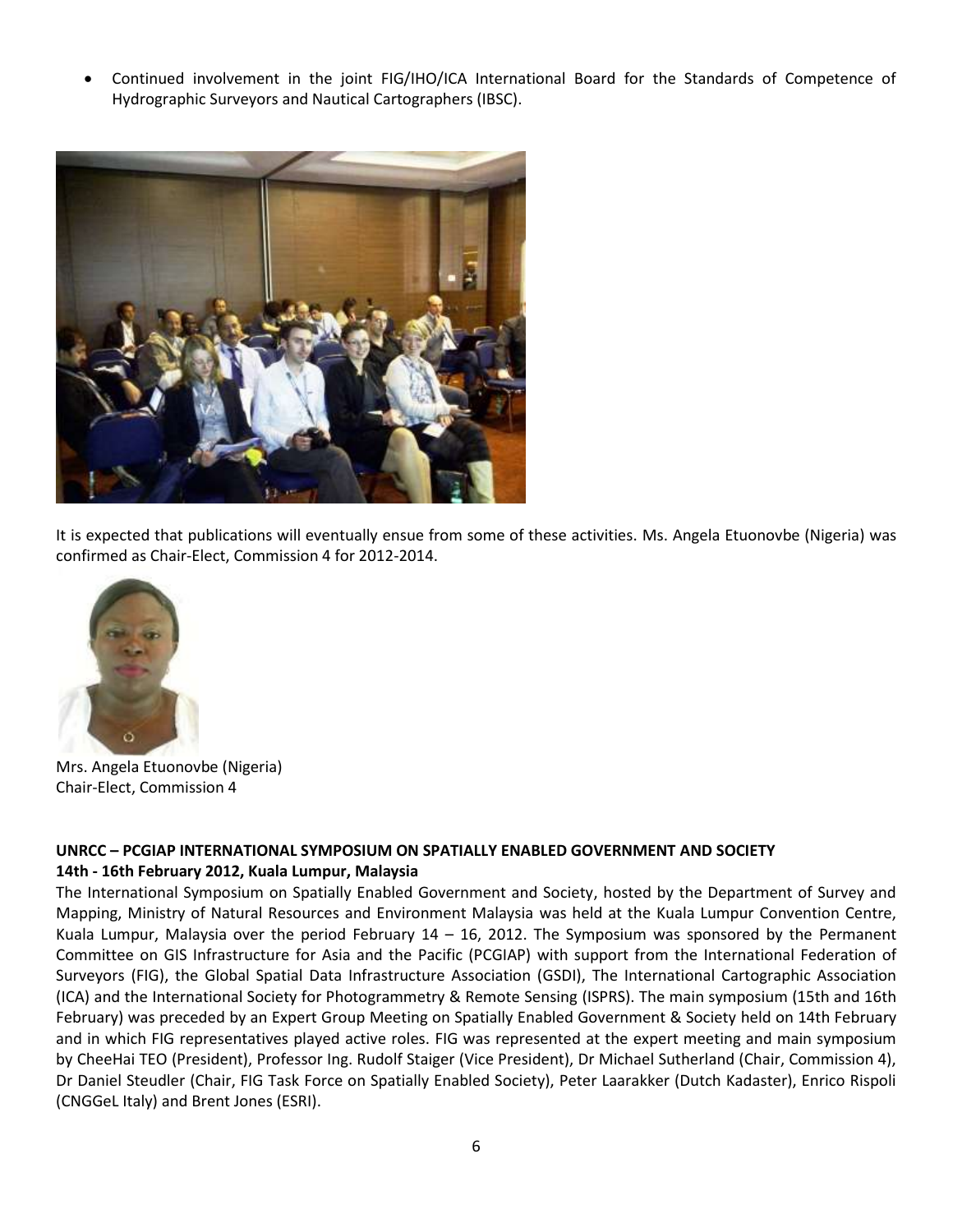The symposium sought to emphasise the importance of spatial information to governance decision making processes that support the pursuit of economic, social, political and environmental objectives. Many countries including Malaysia, Japan, Korea, The Netherlands, Singapore, Brunei, Trinidad and Tobago, Iran, Australia, Switzerland, and Hong Kong made presentations. Representatives from institutions and organizations such as FIG, ICA, Trimble, ESRI and the World Bank also made presentations. Commission 4 Chair, Dr. Michael Sutherland presented on Spatially Enabled Governance and underscored a number of important points:

- The historic divisionist view of the world is the root cause for the development of silo institutions that struggle to share information needed to make better governance decisions;
- Governance is best approached from a holistic point of view;
- A change of mentality from tessellations of reality to systems thinking is vital in designing information systems to support holistic governance;
- Spatial information is a key contributor to the governance decision making process;
- The need for spatial enablement of government and society has been recognised for decades, especially among geomatics professionals;





Many other symposium speakers presented various local institutional, technological and social barriers to spatial enablement that had to be overcome, but the foci of their presentations were mostly land-related. Hydrographic and other marine and maritime spatial information are very important components of the spatial enablement of government and society, and Commission 4 must rise to the challenge.

#### **The 8th Regional Conference, Montevideo, Urugauy, November 2012.**

This was the first event in South America and Commission 4 had one key technical session, TS07D – Hydrography, chaired by Gordon Johnston. One paper was not presented due to the absence of the speaker; otherwise it was a full session and the audience of some 30 persons sat quietly and asked many questions causing the session to overrun its allotted time. The room had simultaneous translation between Spanish and English which was very necessary and a complete success. The contacts made at the event will be added to the Commission 4 contact list for distribution of notices and promotions etc.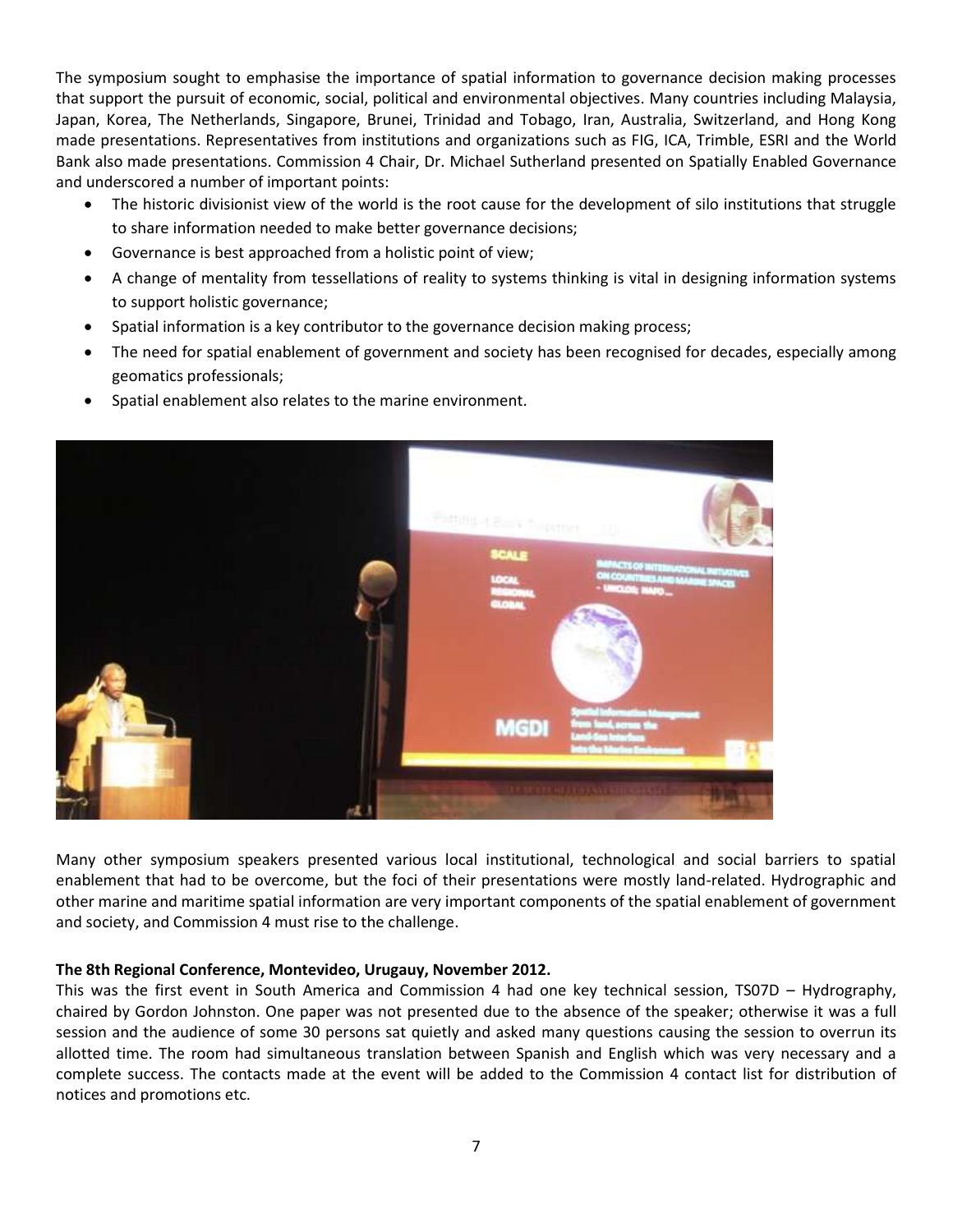## **IHO - IMO - IOC – WMO – IALA - IAEA 5th Capacity Building Coordination Meeting, December 2012**

The IHO - IMO - IOC – WMO – IALA - IAEA held their 6th Capacity Building Coordination Meeting at IOC Project Office for IODE, Oostende, Belgium, 10 December 2012. Commission 4 was in attendance and was represented by Vice-Chair Administration and Communication, Mr. Gordon Johnston, Commission 4's de facto liaison to IHO.

Commission 4's participation represents evidence of its commitment to cooperate with sister organizations, outlined in section 6 of its work plan. The organizations meet with the freedom of not having established any formal terms of reference for this event. This enables the participants to express their views and indicate potential (as well as real activities) that illustrate how they each work and where some lessons may be gained for other organizations. The role of FIG and Commission 4 was outlined citing various publications, in particular S-57, The Economic Benefits of Hydrogrpahy and the various meetings we organise. These are the practical and demonstrated deliverables relating to Capacity Building. Again the concept of a coordinated meeting was raised and the up and coming event in April 2013 was promoted. IMO, IHO are participating. If successful this could pave the way for more coordinated meetings, possibly as joint events, to better reach our audiences.

## **Other Conferences, Meetings and Symposia**

During 2012 Commission 4 officers and members attended other meetings or presented papers at a number of conferences of importance to hydrography:

- **IEEE Transactions on Geoscience and Remote Sensing;**
- CVRS2012, Xiamen, China,16-18 December;
- ISPRS 2012 Congress, Melbourne, Australia, 25 August;
- Ocean Business 2012, Southampton, UK;
- ASPRS Annual Conference, Sacramento, California, March 19-23;
- Canadian Hydrographic Conference (15<sup>th</sup> 17<sup>th</sup> May, 2012) in Niagara Falls, Canada;
- Hydro12 "Taking Care of the Sea" conference, Rotterdam, Netherlands, November  $13^{th}$   $15^{th}$  2012;
- FIG  $8<sup>th</sup>$  Regional Conference, Montevideo, Uruguay,  $26<sup>th</sup>$  to  $29<sup>th</sup>$  November, 2012.

## **BOARDS, COMMITTEES AND LIAISONS**

# **FIG/IHO/ICA International Board on Standards of Competence for Hydrographic Surveyors and Nautical Cartographers (IBSC)**

Commission 4 continues to represent FIG on the FIG/IHO/ICA International Board on Standards of Competence for Hydrographic Surveyors and Nautical Cartographers (IBSC) jointly with IHO and ICA. Commission 4 has four representatives on the Board, these being: Gordon Johnston (UK), Dr. Razali Mahmud (Malaysia), Adam Greenland (New Zealand) and Dr. Keith Miller.

At the IBSC meeting, held in May 2012, Buenos Aires, Argentina, kindly hosted by the Argentine Naval Academy and Hydrographic Office at the Sea Sciences School, the IBSC reviewed 14 submissions, granting immediate recognition to 9 and several conditional recognitions (subject to clarifications and further material). A full list of the current Recognised Courses is available on the IHO website at:

[http://www.iho.int/srv1/index.php?option=com\\_content&view=article&id=440:ibsc&catid=64:4ircc&Itemid=398](http://www.iho.int/srv1/index.php?option=com_content&view=article&id=440:ibsc&catid=64:4ircc&Itemid=398)

Included in the successful submissions for the very first time was the Australasian Hydrographic Certification Panel that sought recognition for its continuing competency and assessment certification scheme. The aim for the 2013 meeting will be to update the Standards themselves for their technical content in relation to a syllabus. Some internal discussions have been made regarding the IBSC and how it relates to the main body of work of the Commission and FIG as a whole. This will be a subject proposed for the working week in Abuja.

## **IHO Liaison**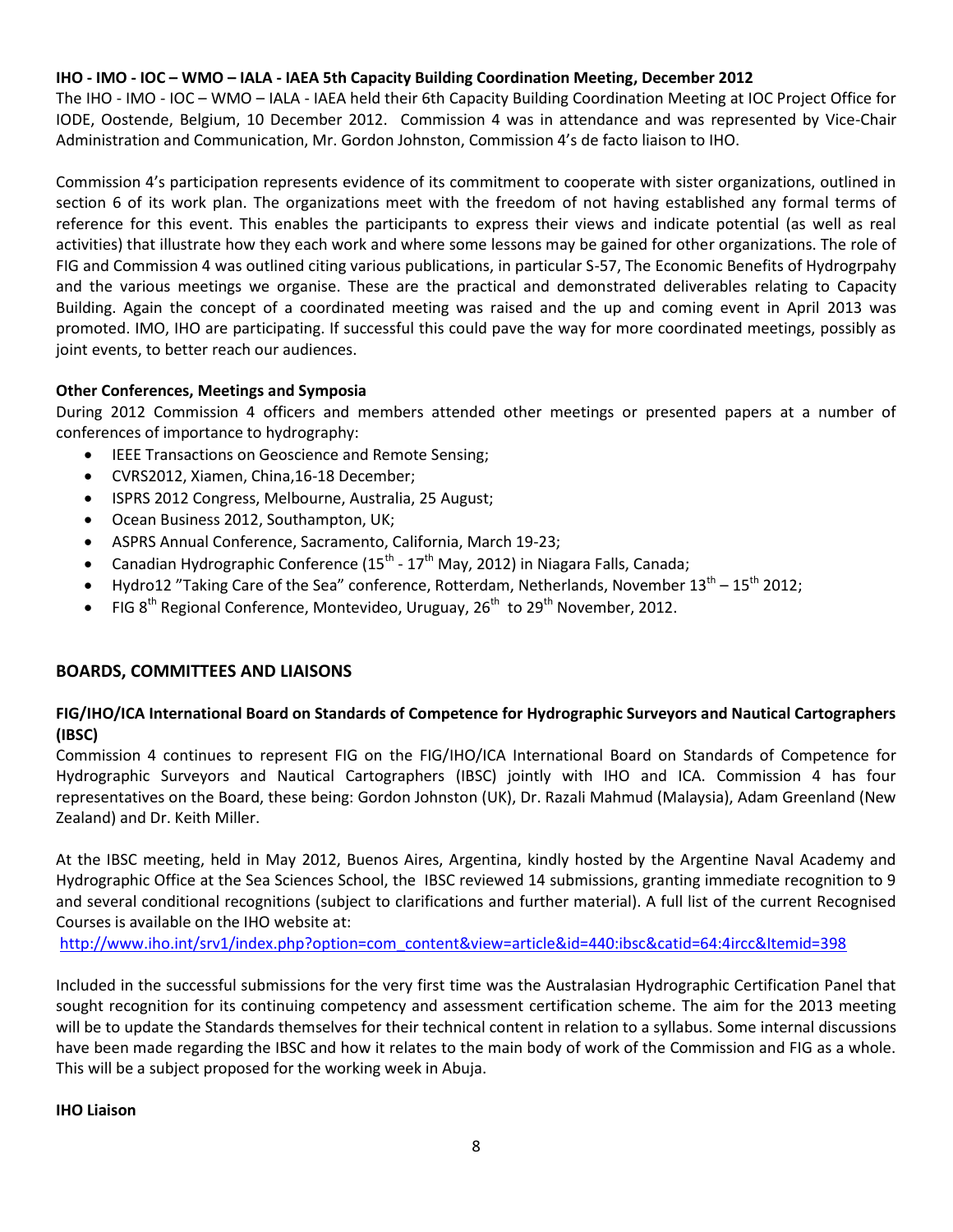IN 2011 a dialogue started between FIG Commission 4 and the IHB of the IHO with an aim to creating a possible dual hosted event. This is a work has been fruitful in that a joint FIG-IHO one day conference is now planned for the 9th April 2013 in Southampton, UK alongside the large commercial exhibition Ocean Business that attracts several thousand visitors.

Meanwhile FIG has been included in the invitations to a couple of Regional Hydrographic Commission events. There are a number these events each years and this is a topic that will be raised in Abuja for discussion.

## **PUBLICATIONS**

#### **FIG Publications**

No Commission 4 supported FIG publications were made during 2012.

## **Newsletters**

Commission 4 continued to publish newsletters in *Hydro International* on a regular basis. Newsletters are also published in *Geomatica* (the official publication of the Canadian Institute of Geomatics) and *Lighthouse* (the official publication of the Canadian Hydrographic Association) upon request. A newsletter was also published on Commission 4 website (http://www.fig.net/commission4/newsletters/newsletters.htm).

#### **Other Publications**

In 2012 Commission 4 members made contributions to hydrography and hydrography-related issues *via* publications in journals and other related media. The importance of these publications, when not directly about hydrography, is that they demonstrate the importance of hydrography as applied to the social, economic, political and environmental objectives of society at large. Some of these publications include:

- Kwon, T.-J., Li, J., and Wong, A., 2013. ETVOS: an enhanced total variation optimization segmentation approach for SAR sea-ice image segmentation, IEEE Transactions on Geoscience and Remote Sensing, doi:10.1109/TGRS.2012.2205259 (IEEE SCI/EI).
- Chen, J., Mao, Z., Philpot, B., Li., J., and Pan, D., 2013. Detecting changes in high-resolution satellite coastal imagery using an image object detection approach, International Journal of Remote Sensing, 34(7): 2454-2469 (Taylor & Francis: SCI).
- Sun, Z., Wang, C., Li, P., Wang, H., and Li, J., 2012. Hyperspectral image classification with SVM-based domain adaption classifiers, Proceedings of CVRS2012, Xiamen, China,16-18 December, 4pp (IEEE: EI).
- Li, J. and Kown, T.-J. 2012. Improved capability for marine oil spill detection using new generation of SAR imaging satellites, ISPRS 2012 Congress, Melbourne, Australia, 25 August- 1 September, Oral Presentation.
- Chen, H.Y., Xu, S.Q., Sun, Q., Chen, L.Q. and Li, J., 2012. Retrieval atmospheric W2 profile from underway data and AIRS in the southern ocean, Journal of Remote Sensing, in press.
- Shu, Y., Li, J. and Xie, S., 2012. SAR image segmentation using a novel Markov random filed model with label cost prior, ASPRS Annual Conference, Sacramento, California, March 19-23.
- Yang, X. and Li, J. (eds.), 2012. Advances in Mapping from Remote Sensor Imagery: Techniques and Applications, Taylor & Francis, CRC Press, ISBN 978-1-43-987458-5, 444pp.
- Kwon, T.-J. and Li, J., 2012. Mapping marine oil spills from space, In Yang, X. and Li, J. (eds.) Advances in Mapping from Remote Sensor Imagery: Techniques and Applications, Taylor & Francis.
- Chen, J., Li., J., Zhu, Q. and Mao, Z., 2012. Edge-guided multiscale segmentation of satellite multispectral imagery, IEEE Transactions on Geoscience and Remote Sensing, 50(11): 4513 - 4520 (IEEE: SCI/EI).
- Sutherland, M. (2012). "Report from FIG Working Week 2012, Rome Italy". In Hydro International, 2012, Volume 16, Number 4, July/August.
- Nanlal, C., D. Davis and M. Sutherland (2012). "An Evaluation of Tides in the Caribbean". Published in the proceedings of the International Federation of Surveyors Working Week 2012, Rome, Italy, May 6-11, 15 pages.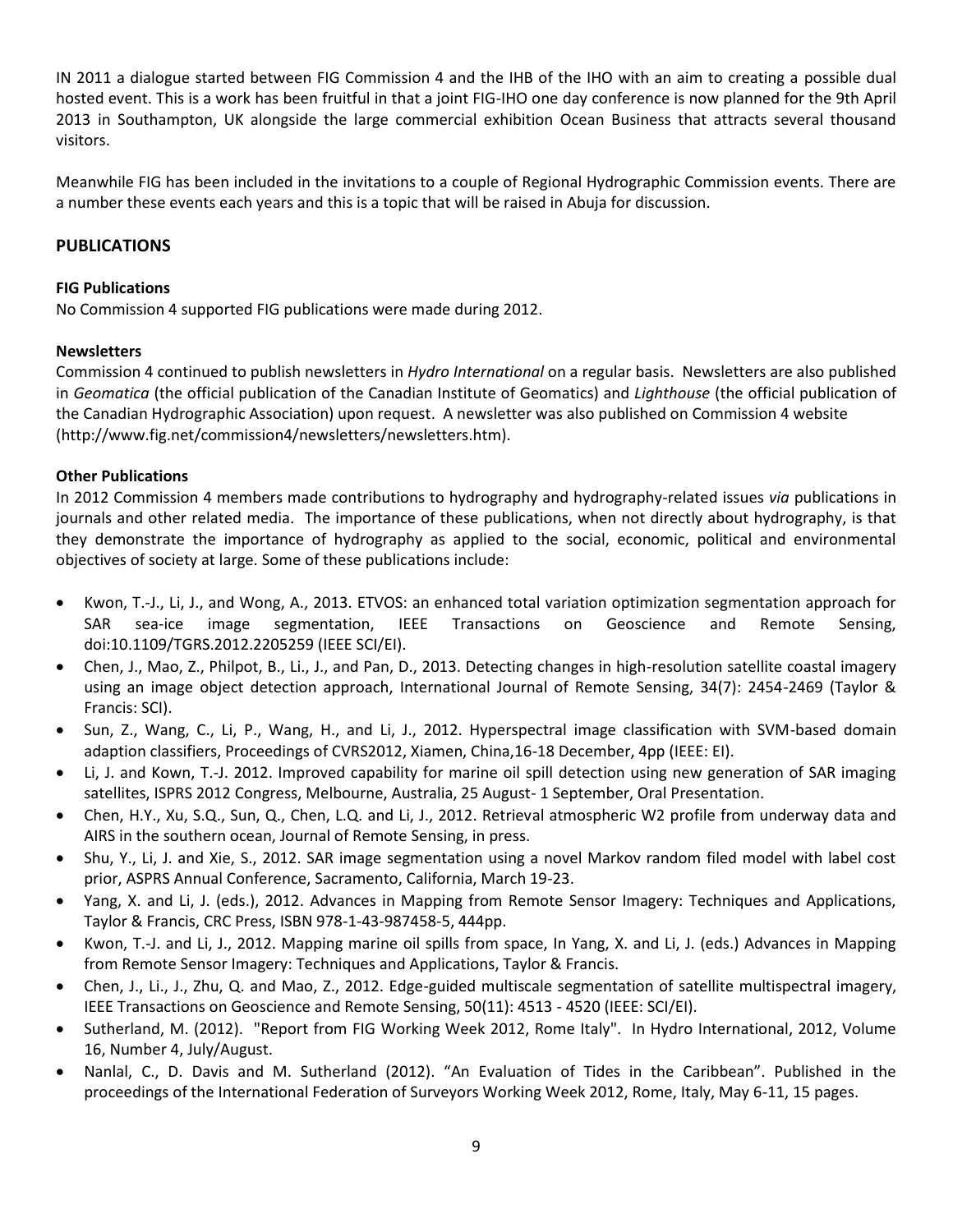- Davis, D., M. Sutherland, S. Jaggan and D. Singh (2012). "Determining and Monitoring Sea Level in the Caribbean using Satellite Altimetry". Published in the proceedings of the International Federation of Surveyors Working Week 2012, Rome, Italy, May 6-11, 13 pages.
- Sookram, S. and M. Sutherland (2012). "Grande Riviere, Trinidad and Tobago: The Vulnerability of a Coastal Community to Sea-Level Rise". Presented at the UCCI/UWI/ICCI Caribbean Conference: 50-50 – Surveying the Past, Mapping the Future, Grand Cayman, Cayman Islands, March 21-23, 25 pages.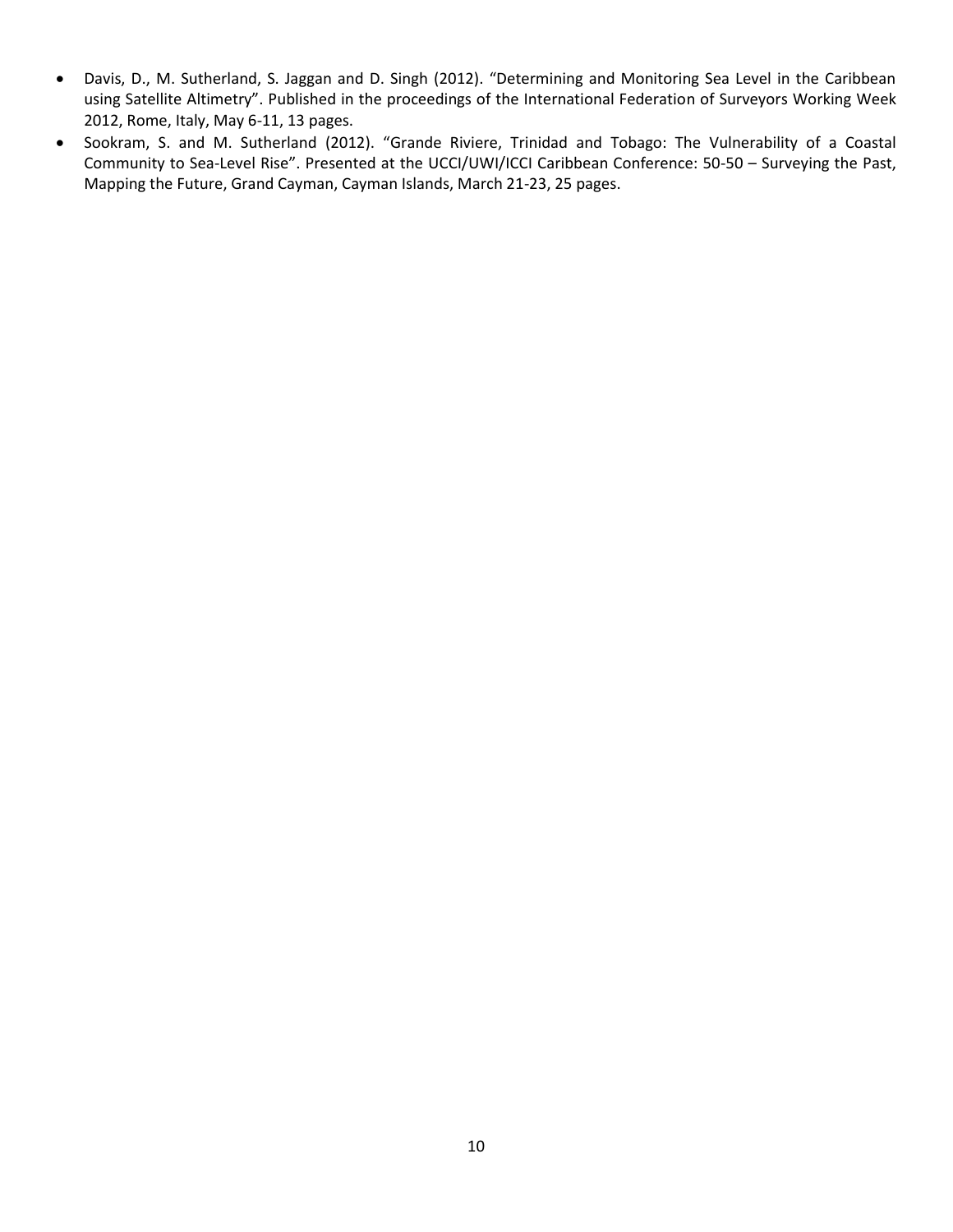# **Commission 4 Officers (2011-2014)**



## **Chair, Commission 4 Dr. Michael Sutherland, MRICS**

Department of Geomatics Engineering and Land Management Faculty of Engineering University of the West Indies, St. Augustine Campus St. Augustine TRINIDAD & TOBAGO, W.I. Mobile: +868 473 5541 Email: [michael.d.sutherland@unb.ca](mailto:michael.d.sutherland@unb.ca)

Address in Canada: C-FOAM Associate c/o Professor Dan Lane Canadian Fisheries, Oceans, and Aquaculture Management (C-FOAM) Telfer School of Management, University of Ottawa 55 Laurier Avenue East, Ottawa, Ontario, CANADA K1N 6N5 Tel. + 1 613 884 3707

**Vice Chair of Administration and communication**



**Mr. Gordon Johnston, MRICS**

67 Devon Road Cheam Surrey SM2 7PE UNITED KINGDOM Tel. + 44 0208 391 6988 Fax + 44 0208 661 1650 E-mail: [gordon.johnston1@orange.net](mailto:gordon.johnston1@orange.net)

**Vice Chair and Chair of Work Group 4.1 Ellipsoidally Referenced Hydrographic Surveys (ERS)**



## **Mr. Jerry Mills**

NOAA/NOS - Office of Coast Survey SSMC 3, Room 6842 - N/CS3x2 1315 East-West Highway Silver Spring, MD 20910-3282 USA Tel. + 1 301-713-2780 x116 Fax: + 1 301-713-4533

Email: [Jerry.Mills@noaa.gov](mailto:Jerry.Mills@noaa.gov)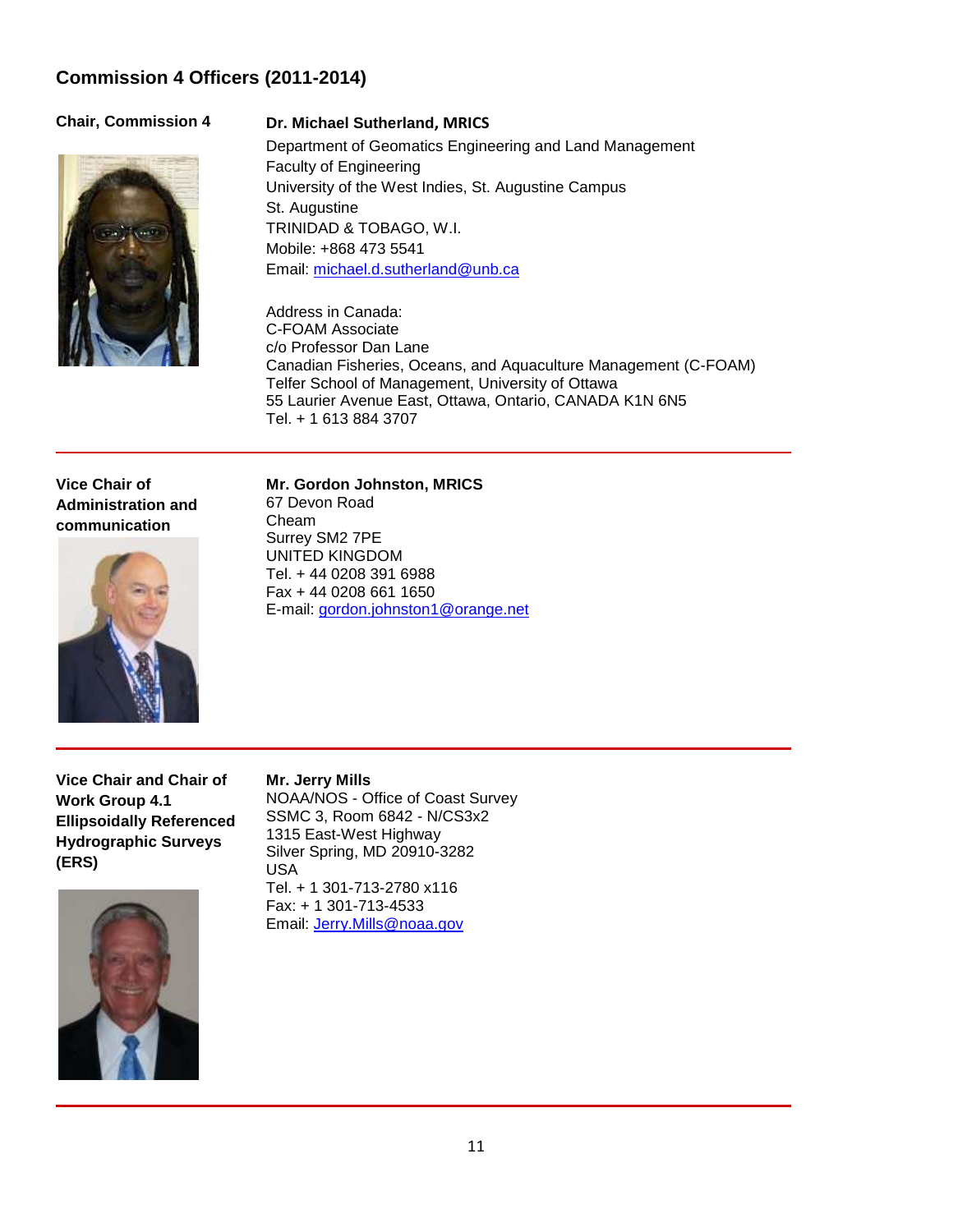**Vice Chair and Chair of Work Group 4.2 Standards and Guidelines for Hydrography** 



## **Mr. Andrew Leyzack C.L.S.**

Central and Arctic Region Canadian Hydrographic Service 867 Lakeshore Road P.O. Box 5050 Burlington, Ontario L7R 4A6 CANADA Tel. + 1 905 336 4538 Fax + 1 905 336 8916 E-mail: [leyzacka@dfo-mpo.gc.ca](mailto:leyzacka@dfo-mpo.gc.ca)

**Prof. Dr. Volker Böder (Deceased)**

**Former Vice Chair and Chair of Work Group 4.3 Multi-Sensor Systems for Hydrographic Applications** 



**Vice Chair, Chair of Work Group 4.4 Marine and Maritime Spatial Information Systems, and Study Group 4.4.2 Remote Sensing of Coastal and Marine Waters** 

**Professor Dr. Jonathan Li, PEng, SMIEEE, OLS/OLIP** Professor of Geomatics Department of Geography & Environmental Management Interdisciplinary Centre on Climate Change Faculty of Environment, University of Waterloo 200 University Avenue West, Waterloo, Ontario, Canada N2L 3G1 Tel: +1-519-888-4567 ext. 34504 E-mail: [junli@uwaterloo.ca](mailto:junli@uwaterloo.ca)